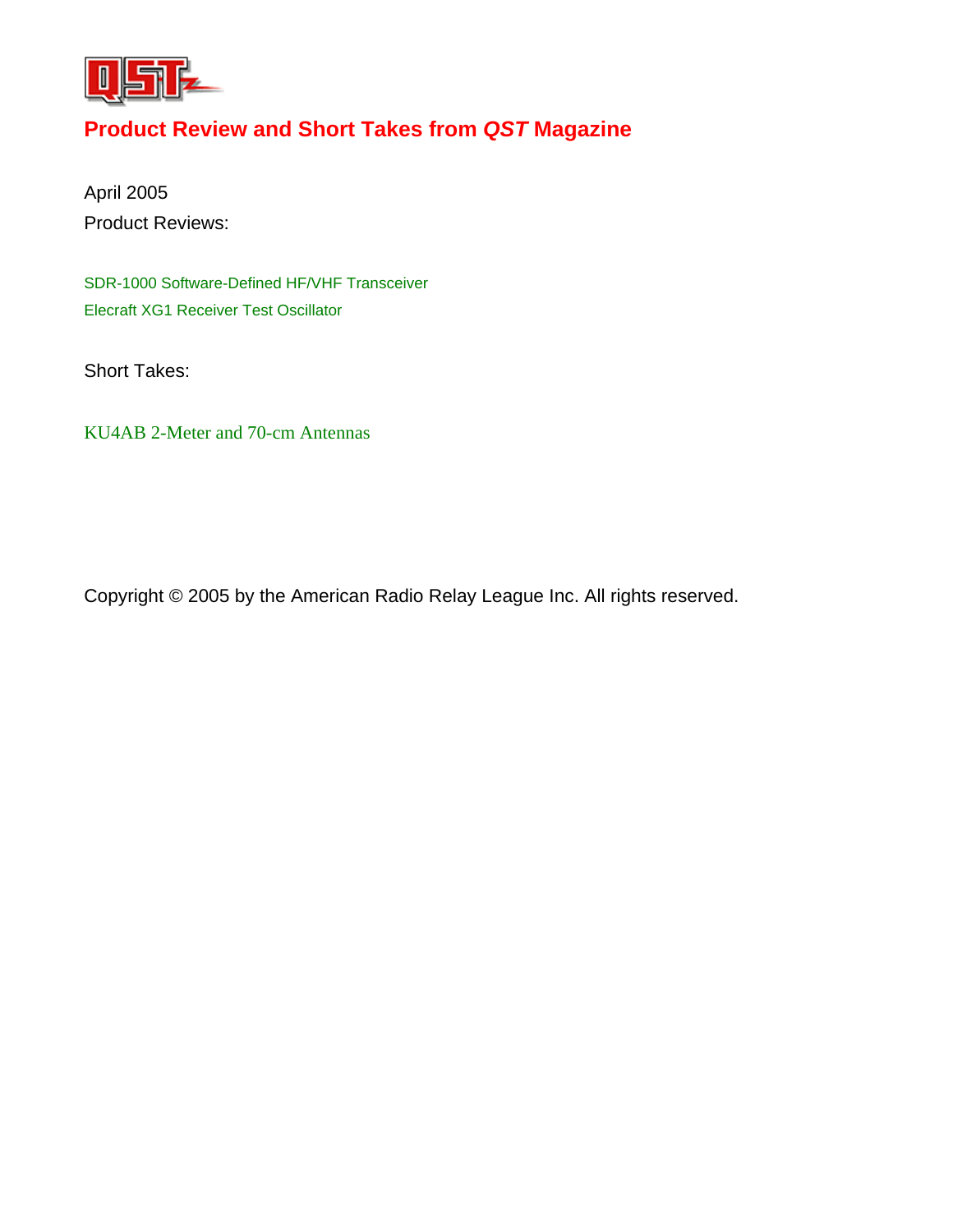# <span id="page-1-0"></span>**PRODUCT REVIEW**

# SDR-1000 Software-Defined HF/VHF **Transceiver**

### *Reviewed by Steve Ford, WB8IMY QST Editor*

The debut of the FlexRadio SDR-1000 opens a new chapter in the history of Amateur Radio. I'm not indulging in hyperbole by making such a statement it is a fact. For the first time in ham history, you can purchase "off the shelf" an HF and 6 meter transceiver that uses software to define its functionality—a *software-defined* radio.

What does this mean? Is the SDR-1000 just a software product?

Not necessarily. The SDR-1000 most definitely has hardware. If you purchase what I like to call the "full Monty" version of the SDR-1000 with the 100 W PEP RF amplifier and RF expansion board, you are presented with nondescript 10×81 /2×4 inch black box. On the front of the box there is an ON/OFF rocker switch, a fourpin microphone connector and a cooling fan. On the back, you'll find ports for computer connections, dc power and, of course, an antenna.

Inside the box there are a few circuit boards, as shown in Figure 1, but they are not populated in the manner you may be accustomed to seeing in a "traditional" transceiver. The receiver is an advanced direct-conversion design using direct digital synthesis. It converts RF directly to audio. Separate in-phase and quadrature signals are then fed to the computer sound card for digital signal processing using an innovative in-phase and quadrature (*I and Q*) image-reject approach. The connectors are provided on the rear panel as shown in Figure 2.

For transmitting, the SDR-1000 hardware is designed to take processed audio from the sound card and convert it to RF. In the case of the SDR-1000, used in this

## **Bottom Line**

The SDR-1000 may mark the beginning of a new generation of Amateur Radio equipment, but the pioneers who take it up may need a bit of frontier spirit!



review, the transmit conversion includes boosting the RF to 100 W on 160 through 10 meters.

It's quickly apparent that the true heart of the SDR-1000 transceiver is *not* within the black box. *Data* is the lifeblood of this radio; the hardware is just a portal between the analog and digital worlds. To invoke a different metaphor, the SDR-1000 hardware is like unformed clay on the potter's wheel, waiting for the hands of the artist to shape it into something meaningful.

The artist—and the artistry—is in the software that runs on your computer. The SDR-1000 software—known as *PowerSDR* determines how a received signal will be demodulated. It also creates the transmitted signal according to the mode you wish to operate. Therefore, the SDR-1000 is a software-defined radio in the most literal sense of the term.

Don't confuse the SDR-1000 with microprocessor controlled radios that offer updateable firmware. The changes imple-



**Figure 1—A look inside the SDR-1000 transceiver.**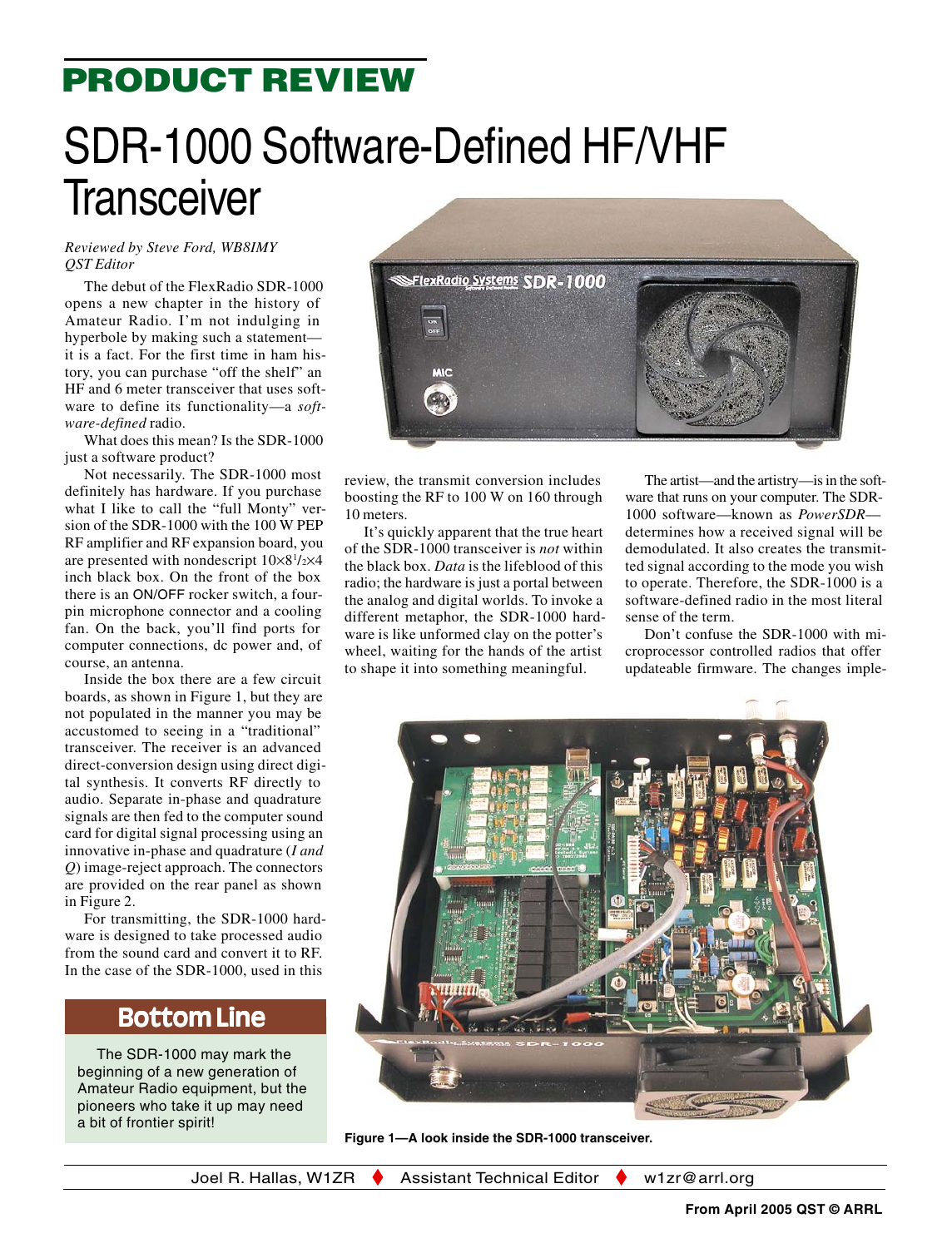mented by a firmware update are limited in scope because the inflexible hardware defines (and constrains) what can be done with the radio. In the SDR-1000, the software *is* the radio to the greatest extent possible. When you modify the software in a software-defined radio, you can make very large changes indeed.

#### **How Large?**

How about adding a new operating mode? Or totally revamping the digital signal processing (DSP) functions? Or designing a completely new "front panel" monitor display? Depending on the nature of the change, you could install new software and suddenly have a very different transceiver.

And unlike firmware-based transceivers, the SDR-1000 software architecture is completely open. This means that anyone with enough computer savvy can modify the software (and, hence, the radio) to suit their individual needs. It also means that hams throughout the world can pool their collective genius and create new software for the SDR-1000. So rather than a static box full of hardware, the SDR-1000 will evolve through the years as clever hams take up the "clay" and create new works of engineering art.

With the evolving nature of software in mind, I should point out that this is a review of the SDR-1000 as it existed in late January 2005. By the time you read this, it is certain that the software will have changed with the addition of even more features and improvements.

Also, it is important to note that our review was conducted with *Windows*based PCs because, at the time of the review, the SDR-1000 software was only available for *Windows 2000* and *XP* systems. However, a *Linux* version is in the works for later this year.

#### **The Critical Sound Card and PC**

The sound card is the engine that enables the SDR-1000. In particular, the dynamic range and distortion performance of the SDR-1000 is *directly* related to the quality of the sound card. At the time of this writing, FlexRadio Systems officially supported only the SoundBlaster Audigy2 ZS, Audigy2, Extigy, MP3+ and the Turtle Beach Santa Cruz sound cards. This is not to say that other sound cards cannot be used, but the radio may not perform as specified. And if you run into trouble with a non-supported card, FlexRadio may not be able to help you.

In addition, not all sound cards have the separate line input, line output and microphone jacks necessary to work with the SDR-1000. They may also lack mixer controls with independent level adjustments for the line input and microphone input. **Figure 2—The rear panel of the SDR-1000.**

#### **Table 1**

#### **FlexRadio SDR-1000, amplifier serial number 0445-058**

#### **Manufacturer's Specifications Measured in ARRL Lab**

Frequency coverage: Receive, 0.01-65 MHz; Receive and transmit, as specified. transmit, 1.8-2, 3.5-4, 5.33-5.4, 7-7.3, 10.1-10.15, 14-14.35, 18.068-18.168, 21-21.45, 24.89-24.99, 28-29.7, 50-54 MHz.1

Power requirement: Receive, 1.0 A max; Receive, 0.9 A; transmit, 15 A.<sup>2</sup><br>transmit, 25 A (max).<br>Fested at 13.8 V. transmit,  $25$  A (max).

Modes of operation: SSB, CW, AM, FM. As specified.

CW sensitivity, 500 Hz bandwidth, 26 dB IN setting:  $-141$  dBm.<sup>3</sup>

AM sensitivity, 10 dB S/N, 30% modulation Not specified.

FM sensitivity, 12 dB SINAD: Not specified

Blocking dynamic range: Not specified.

Two-tone, third-order IMD dynamic range, 500 Hz filter,  $90$  dB:

Third-order intercept: Not specified.

Second-order intercept: Not specified. FM adjacent channel rejection: Not specified. FM two-tone, third-order IMD dynamic rang Not specified. S-meter sensitivity: Not specified.

These sound-card feature requirements spell trouble for laptop users. Most laptops offer only a microphone input and a headphone output. The good news is that it is possible to use an external USB sound device such as the SoundBlaster Extigy or MP3+.

In addition to a quality sound card, you'll need a quality (read: "fast") PC. The minimum requirement for the SDR-1000 is an 800 MHz Pentium computer. In our tests, an 800 MHz system was *just* adequate. Stepping up to a machine with a clock speed greater than 1 GHz makes a

Tx 144 MHZ

**F/50 MHZ ORI** 

**Rx 144 MHZ** 



**AUX** Æ

#### **Receiver Receiver Dynamic Testing**

| N٨  |                                                       | Noise floor (MDS), 500 Hz filter:                                 |                                       |  |  |
|-----|-------------------------------------------------------|-------------------------------------------------------------------|---------------------------------------|--|--|
|     | 3.5 MHz<br>14 MHz                                     | Preamp off<br>–127 dBm<br>–127 dBm                                | Preamp on<br>$-134$ dBm<br>$-134$ dBm |  |  |
| İ   | 10 dB (S+N)/N, 1 kHz tone:                            | Preamp off                                                        | Preamp on                             |  |  |
|     | $3.8$ MHz                                             | $6.8 \mu V$                                                       | $0.68 \,\mathrm{uV}$                  |  |  |
|     | For 12 dB SINAD:                                      |                                                                   |                                       |  |  |
|     | 29 MHz                                                | Preamp off<br>$2.5 \mu V$                                         | Preamp on<br>$0.66 \,\mathrm{uV}$     |  |  |
|     | Spacing                                               | Blocking dynamic range, 500 Hz filter:<br>20 kHz<br>Preamp off/on | 5 kHz<br>Preamp off/on                |  |  |
|     | 3.5 MHz<br>14 MHz                                     | 93/90 dB<br>93/90 dB                                              | 93/90 dB<br>93/90 dB                  |  |  |
|     | Spacing                                               | 20 kHz<br>Preamp off/on                                           | 5 kHz<br>Preamp off/on                |  |  |
|     | 3.5 MHz<br>14 MHz                                     | 87/82 dB<br>87/85 dB                                              | 86/82 dB<br>86/84 dB                  |  |  |
|     | Spacing                                               | 20 kHz<br>Preamp off/on                                           | 5 kHz<br>Preamp off/on                |  |  |
|     | $3.5$ MHz<br>14 MHz                                   | $-4/-5$ dBm<br>$0/-3$ dBm                                         | $-4/-5$ dBm<br>$-1/-5$ dBm            |  |  |
|     | Preamp off/on, +69/+62 dBm.                           |                                                                   |                                       |  |  |
|     | 20 kHz channel spacing,<br>preamp on: 29 MHz, 37 dB.  |                                                                   |                                       |  |  |
| ıе: | 20 kHz channel spacing,<br>preamp on: 29 MHz, 37 dB.* |                                                                   |                                       |  |  |
|     |                                                       | S9 signal at 14.2 MHz: See Note 3.                                |                                       |  |  |

**From April 2005 QST © ARRL**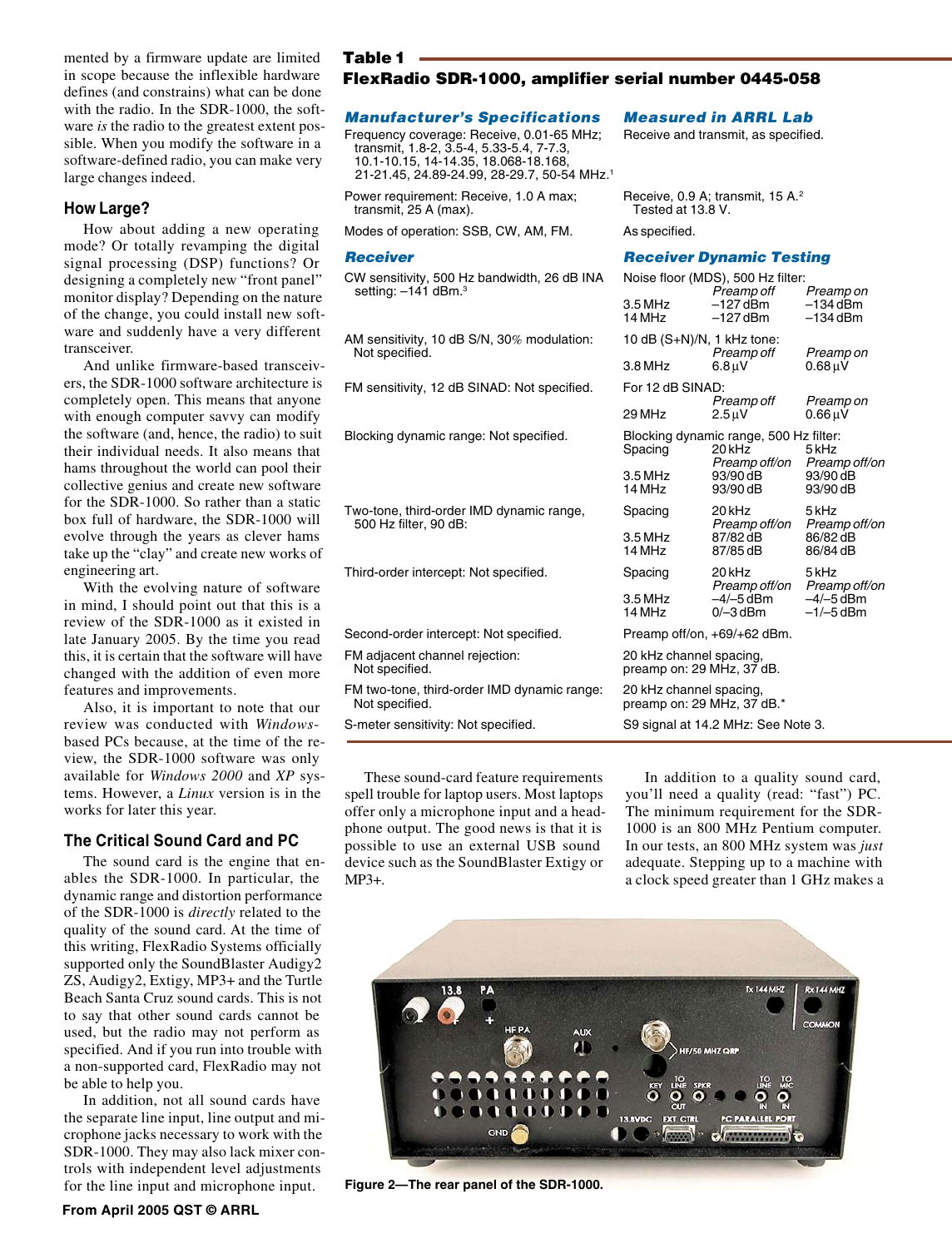13.8 V dc power supply (not included) connect to terminals on the SDR-1000 rear panel. Finally, your antenna system coaxial cable attaches to the SDR-1000's BNC output connector.

#### **Manufacturer's Specifications Measured in ARRL Lab**

Squelch sensitivity: Not specified. At threshold, preamp on:

Receiver audio output: Not specified. See Note 4. IF/audio response: Not specified. Range at –6 dB points, (bandwidth):

IF and image rejection: Not specified. First IF rejection, 14 MHz, 116 dB;

#### **Transmitter Transmitter Dynamic Testing**

Power output: SSB, CW, FM, 100 W high, CW, SSB, FM, typ 100 W high, <1 W low;<br>low, not specified; AM, not specified. AM (carrier), typ 25 W high, <1 W low.

Spurious and harmonic suppression: 47 dB; meets FCC requirements. Not specified.

SSB carrier suppression: Not specified. 70 dB.

Undesired sideband suppression: Not specified. 70 dB.

Third-order intermodulation distortion (IMD) See Figure 5. products: Not specified.

CW keyer speed range: Not specified. 0 to 54 WPM.<sup>5</sup>

CW keying characteristics: Not specified. See Figure 6.5

Transmit-receive turn-around time S9 signal, 25 ms. (PTT release to 50% audio output): <20 ms.

Receive-transmit turnaround time (tx delay): SSB, 150 ms; FM, 150 ms.

Composite transmitted noise: Not specified. See Figure 7.

Size (height, width, depth): 4"×10"×8.5"; weight, 6 pounds.

\*Measurement was noise-limited at the value indicated.

1100 W operation on HF bands only. Pre-selector required below 1.8 MHz. 2 Current consumption higher on 160 meters (see text).

3Dependent on software calibration. Once calibrated (see XG-1 review for possible calibrator), the S-meter is relatively accurate.

4 Dependent on PC sound card (SDR speaker output requires amplified speakers). 5Dependent on PC (see text).

substantial difference (it also allows you to tweak the SDR-1000's software CW keyer to function above 15 WPM). For my on-air tests, I used a 2.4 GHz system.

The SDR-1000 requires a connection to the computer's parallel (printer) port for all the control lines going to and from the transceiver hardware. For most desktop PCs this isn't an issue, but you'll need a 25 pin straight-through male-to-male computer cable, which isn't a common animal these days. Fortunately, FlexRadio sells the cable if you can't find it at your favorite dealer.

If your computer has two parallel ports, you're in luck. You can connect your printer to one port and the SDR-1000 to the other. My computer is limited to a single parallel port, so I found that I had to unplug my printer and plug in the SDR-1000 whenever I wanted to get on the air. For a permanent installation, I'd need to install an A/B switch.

The SDR-1000 provides a port on the rear panel for receive audio, but it isn't

intended to drive a speaker directly. Instead, you must feed the audio to an amplifier, or a so-called "amplified speaker" (a speaker with an amplifier built in). For this review, I used an amplifier to drive two large station speakers.

#### **Installation**

The SDR-1000 manual isn't printed; you must download it as a PDF file from the FlexRadio Web site and print it yourself. At well over 100 pages, this can consume a considerable amount of paper and printer ink (or toner). My solution was to view the manual on my monitor and print only the pages that I knew I'd need to refer to repeatedly during the setup.

Fortunately, the hardware installation is straightforward. You connect the parallel cable between the radio and the computer. Three audio cables connect between the rear of the SDR-1000 and the LINE IN, LINE OUT and MIC IN ports on your sound card. The leads from the

The True Challenge Begins when you Install the Software

My first step was to download the latest version of *PowerSDR* from the FlexRadio Web site. The file is less than 1 MB in size, so that step went quickly. When I ran the setup program to install the software, however, it came to an immediate halt and informed me that I didn't have the Microsoft *.Net Framework* installed on my PC. Oops!

I jumped to the Microsoft Web site and downloaded .*Net*. That's a 23 MB file. With my broadband connection I had the file within a few minutes. A dial-up user may need an hour or longer.

Okay, so .*Net* is installed and we're ready for action. The *PowerSDR* setup runs and uses a "wizard" to lead you through each step. My sound card is a Turtle Beach Santa Cruz and it appeared on a drop-down menu during the setup process.

Unfortunately, the setup wizard discovered that I didn't have an ASIO (Audio Stream Input Output) driver installed. An ASIO driver offers lower latency and higher bit depths. That's critical to getting maximum performance from the SDR-1000. However, many sound cards including my Santa Cruz—do not come with native ASIO drivers. That revelation entailed another trip to the Web to grab *ASIO4ALL*, a piece of free software that allows your sound card to achieve "near-ASIO performance" (according to the SDR-1000 manual). With the ASIO driver installed, I assumed I was good to go.

I fired up the *PowerSDR* console software and clicked my mouse on the POWER button. Relays clicked and the SDR-1000 came to life…sort of. I saw quivering lines on the spectrum display, but heard nothing coherent in the speaker. Now what?

I rechecked all the cables and the *PowerSDR* console settings. Thirty minutes later I was about to unfurl the surrender flag when I spied the *ASIO4ALL* driver icon on my *Windows* desktop. I double clicked on the *ASIO4ALL* icon and found a menu that asked me to choose between my Turtle Beach sound card and my ATI video capture card. Ah-hah! The ATI capture card had been automatically selected by *ASIO4ALL*, *not* my Santa Cruz. I changed the selection to the Santa Cruz and instantly heard 40 meter SSB audio in my speaker.

Now I had signals. Boy, did I have signals! The S-meter was pegged and the quivering lines were bouncing off the top of the spectrum window. Clearly, some-

Unit is not suitable for digital modes.<sup>5</sup>

SSB, 14 MHz, 5.0 μV; FM, 29 MHz, N/A.

CW (500 Hz filter): 460-935 Hz (475 Hz);

AM (carrier), typ 25 W high,  $<$ 1 W low.

 USB: 211-2816 Hz (2605 Hz); LSB: 213-2778 Hz (2565 Hz); AM: 2-5980 Hz (5978 Hz).

image rejection, 14 MHz, 56 dB.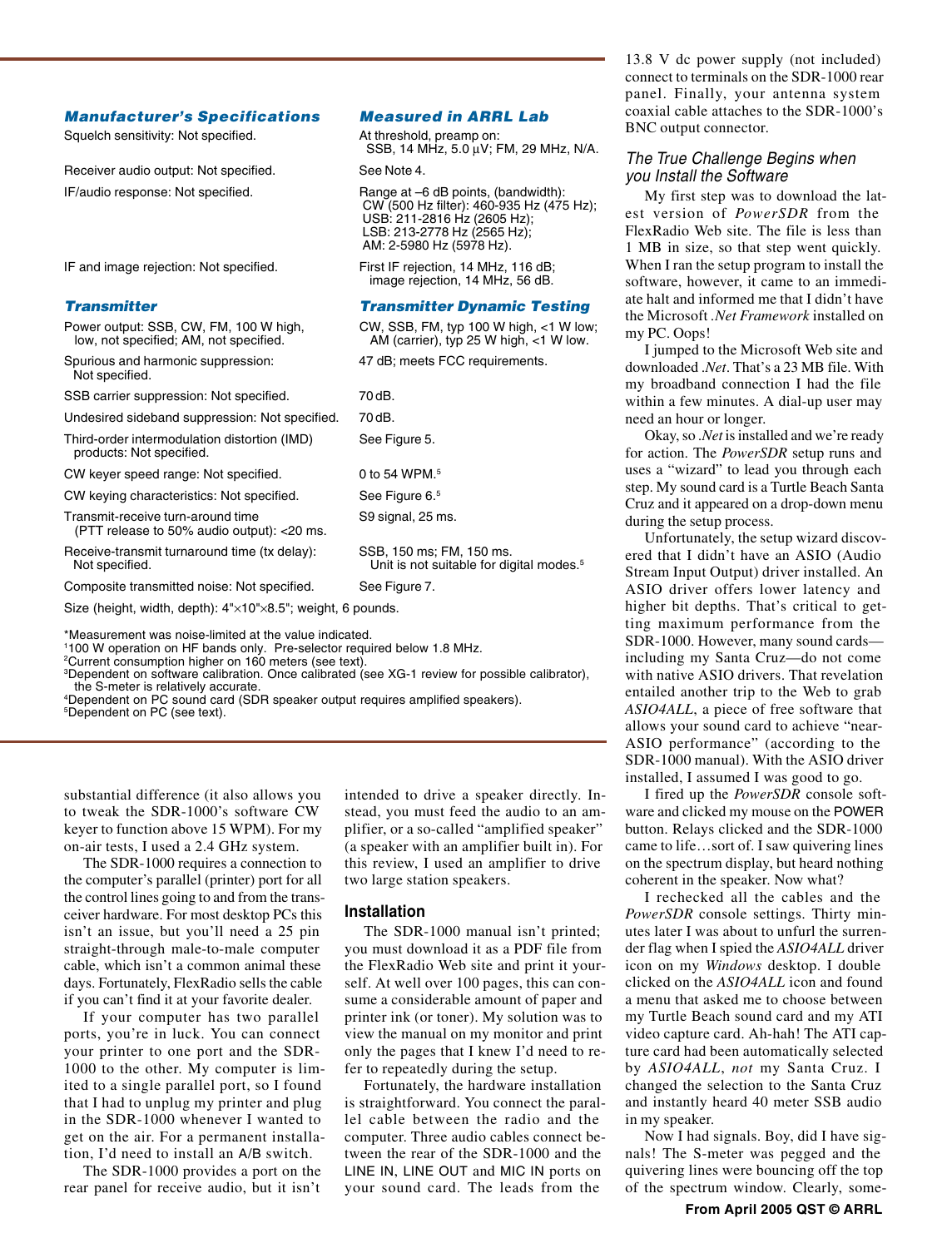

**Figure 3—A histogram view of PSK31 activity on 20 meters.**



**Figure 4—One of nine PowerSDR setup screens. This one can be used to tweak the performance of several DSP options, as well as the AGC.**

thing was still not right. It was time to calibrate the receiver.

There are three receiver calibration steps: frequency, signal level and image null. Frequency calibration was relatively easy. I tuned in a strong WWV signal on 15 MHz and clicked the START button. Seconds later the SDR-1000 was frequency calibrated.

According to the manual, the signal-level calibration procedure requires an external signal source such as the Elecraft XG1 for best results. Not having an Elecraft XG1 at hand, I had to use the alternative procedure: Remove the antenna and set the calibration level at –110 dB. I clicked START and within 20 seconds the *PowerSDR* software measured the no-antenna noise level and calibrated itself accordingly.

The final step would be the image null calibration to compensate for phase and amplitude imbalances on the I and Q signal lines, but that requires a high quality signal generator or a separate transmitter with a dummy load. Having neither, I was forced to skip that step.

When I reconnected the antenna, I was rewarded with signals at realistic levels. The spectrum display looked great (see Figure 3) and the S meter was responding appropriately.

#### **Listening**

The SDR-1000 offers several modes, with more to come as the software evolves. The software version used for this review (1.0.5) included SSB, CW, AM, FM and DRM (Digital Radio Mondiale). The receive frequency range extends well below 160 meters, but FlexRadio recommends an outboard preselector if you choose to plumb those depths. There are also optional filter slots on the RF Expansion board that will likely help in this regard. Our SDR-1000 included the RF Expansion board, but not the optional filters.

The AUDIO FREQUENCY GAIN, INTERMEDIATE FREQUENCY GAIN, MICROPHONE GAIN, TRANSMISSION POWER and SQUELCH controls are all mouse selectable. You can enter specific values or click on the up/down arrows. The same is true for the receiver and transmitter incremental tuning (RIT and XIT).

Tuning the SDR-1000 is accomplished in one of several ways. I quickly discovered that my favorite method was to click my mouse on the frequency display and use the mouse wheel to move up or down the bands. The more direct method is to simply type the frequency into the display and press the ENTER key. You can also tune within the spectrum analyzer display. When you right click the mouse, a crosshair appears. Move the crosshair cursor to the signal of interest and left click to instantly tune the SDR-1000 to the signal.

If the idea of tuning with a keyboard or mouse makes you uncomfortable, FlexRadio offers a Griffin Powermate USB tuning knob. The USB knob works quite well, giving more of a "traditional radio" feel to the SDR-1000.

As you cruise the airwaves, you have your choice of various DSP-enhancing tools such as noise reduction, automatic notch filtering (to remove those annoying "tune up" signals) and a noise blanker. The characteristics of all three can be varied in the setup screen. For example, I found the default setting of the noise blanker to be a bit "weak," especially when my neighbor was using his power tools. It took just a few mouse clicks to increase the blanker performance to the point where the staccato pops ceased to be a problem. A typical setup screen in shown in Figure 4.

AGC is variable within several steps and you have the luxury of choosing a number of DSP filters, depending on the application. For instance, I found that the 2.6 kHz filter offered the best fidelity

when listening to SSB, but when the going became rough, I'd switch to 2.1 kHz. When it *really* got rough, I clicked on one of the VAR (variable) filter buttons and "designed" my own filter on the fly. You simply drag the high and low frequency cutoff sliders until you achieve the filtering you desire. Under difficult SSB conditions I set up a 1.3 kHz filter—drastic and a bit odd sounding, but at least the QRM was kept at bay.

With the selectable and adjustable filters, you can narrow the window to a mere 25 Hz for extremely selective CW reception. This was a remarkable thing to behold—and even more remarkable to hear.

Speaking of CW, don't forget that two receive audio channels (I and Q) are available at the sound card. This means that you have the ability to select either one (referred to as U or L on the mode buttons), or listen to both in the binaural mode. Binaural CW reception is a strange experience, especially with headphones. The signals seem to float in space, shifting to right, center or left as you tune the radio. This odd effect comes in handy when you're trying to pick a signal out of a crowd (such as a DX pileup or a contest).

AM reception was pleasant with excellent fidelity. The *PowerSDR* software also provides a synchronous AM (SAM) detector, a feature that is only found on highend receivers. In the SAM mode, the SDR-1000 replaces the varying carrier from the transmitting station with its own internally generated carrier. The result is astonishing if you've never heard it before. SAM is such a rare treat for me, I spent most of an evening just tuning through the shortwave broadcast bands. SAM even makes music listenable.

Listening to DRM requires additional software, which I did not have available. Proprietary DRM software must be downloaded from the DRM Software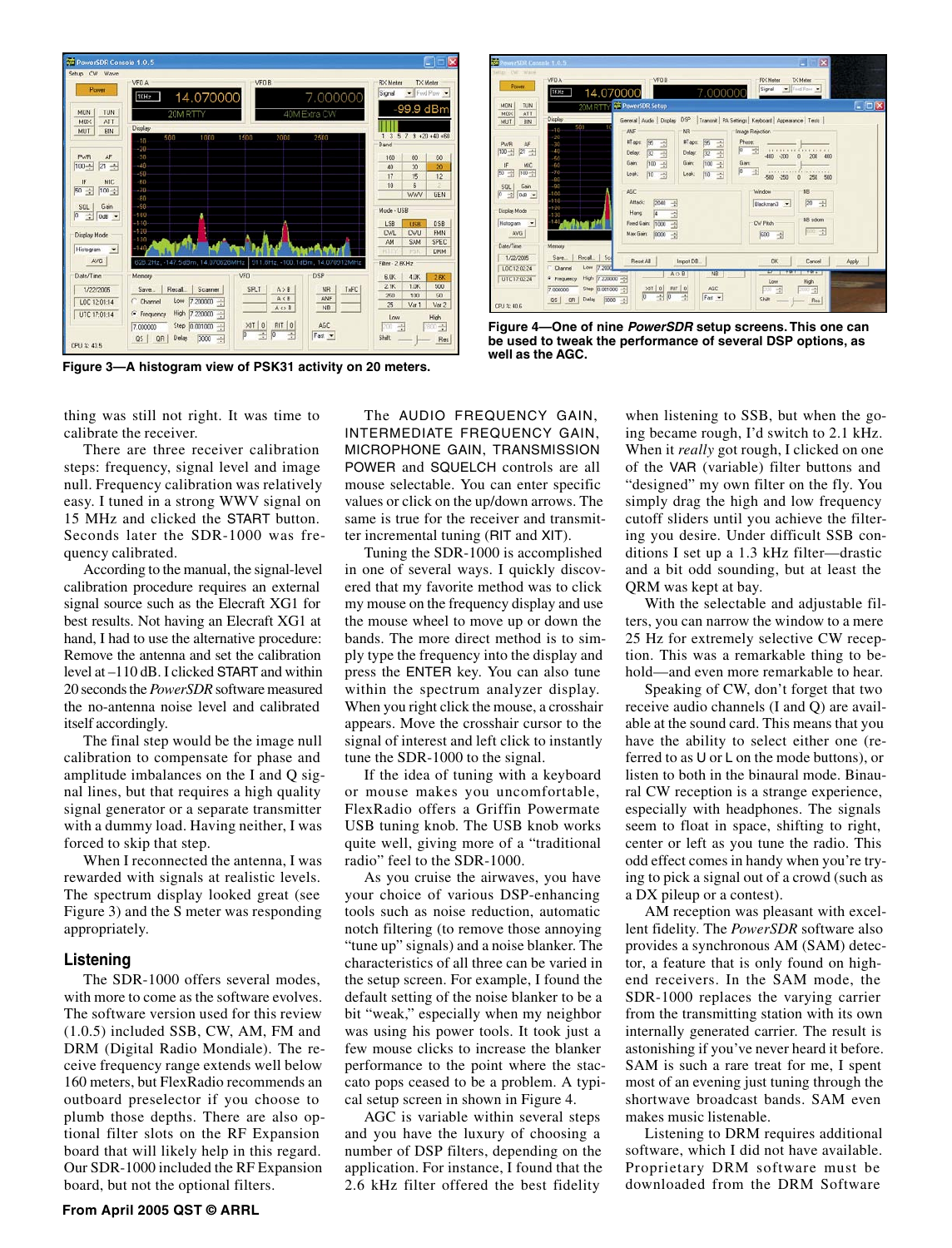Project following purchase of a license at **www.drmrx.org**.

And what software radio would be complete without a signal database? *PowerSDR* offers a *big* database capable of holding all your favorite frequencies and modes, along with call signs and other information. This is ideal for shortwave listening, but it can be used for other applications as well. You can even choose to scan through the database memories.

#### **Operating**

As enjoyable as it is to explore the bands with the SDR-1000, there comes a time when you feel the need to transmit.

The SDR-1000 manual states that you must do an RF output calibration procedure using a dummy load. I didn't have a dummy load available at the time, so I used the alternative approach—to accept the *PowerSDR* default settings.

My first on-air experience with the SDR-1000 was on 40 meter SSB. I used a microphone/headset combo and a footswitch to activate the push to talk (PTT). The power metering doesn't respond quickly to voice peaks and at first I had the impression that I was only generating about 10 W output. My response was to fiddle with the power amplifier settings (adjustable for each band) in an effort to extract more "juice."

Suddenly, I noticed the telltale odor of overheated components. If Scotty from *Star Trek* were standing in the room, he would have been screaming, "She can't take the strain, Captain. She's gonna blow!" For a moment, I experienced the sinking feeling that comes with the realization that you may have just fried a set of transceiver finals. Fortunately, the SDR-1000 opted to forgive my blunder at least this time.

Connecting an external peak-reading wattmeter, I discovered that the SDR-1000 was indeed peaking at 100 W even when the meter seemed to indicate that I was barely generating power at all.

With the output at a safe level, I proceeded to enjoy a number of contacts. Everyone reported good audio, although some commented that it seemed to lack "low end." I adjusted the *PowerSDR* equalizer and that helped considerably. I also tested the speech compression feature, but didn't want to push my luck and overstress the finals.

During the review period, I was lucky enough to run into a DX operator who was using split, which gave me the ideal opportunity to exercise the SDR-1000's dual VFO feature. Setting one VFO to the receive frequency and the other to the transmit frequency was as easy you'd expect on a traditional transceiver—and it worked just as well.

My CW experience with the SDR-1000 was disappointing. The problem appeared when I tried to use my CW paddles. There were timing issues that resulted in maddening delays in the sidetone audio. In addition, when attempting to work semi break-in, the first character seemed to be clipped. In fact, the "dit" lengths seemed to vary. These two issues combined to make it nearly impossible to carry on a CW conversation. The good news is that FlexRadio is presently working on an external keyer module that will solve the problem. Until it is available, CW is best sent using an external keyer or the keyboard and memories (an anathema to purists, but a solution for contests).

One more surprise on the transmit side: The SDR-1000 requires more current from the 12 V supply on 160 meters than on the other bands. It will put out the specified 100 W, but at a load that exceeds the 25 A specification (and fuse size). The maximum power output of our unit with a 25 A power supply current was 82 W. The manufacturer is investigating this condition.

FlexRadio is anticipating *PowerSDR* updates in the near future that will add digital modes such as PSK31 and RTTY to the console. Not content to wait, I crafted my own solution using a laptop computer connected to the SDR-1000 microphone jack through a West Mountain RIGblaster interface. Using this approach, I was able to make a number of PSK31 contacts and briefly participated in the January BARTG RTTY contest. (It was a joy to set up a 250 Hz RTTY filter to corral the QRM on 20 meters. I had never experienced that luxury before!) It was fascinating to switch between the spectrum, waterfall and histogram displays and observe the signal characteristics of different digital modes.

If you have the capability to use two sound cards simultaneously in your PC, that would be another solution for digital operating with the SDR-1000. Either way, take care to limit the RF output to 25 W as the manual recommends. After my experience on SSB, I was *very* careful in that regard.

#### **VHF on 6 and 2 Meters**

Although reception seemed good on 6 meters, I didn't gather much experience on the transmit side. The output on 6 meters is limited to only 500 mW. I did manage to make a local contact, but for serious work you must invest in a power amplifier. You'll also need a method to switch the SDR-1000 output cabling between your 6 meter amplifier/antenna system and your HF antenna(s).

For 2 meter operating, the SDR-1000 has a provision to add a Down East Microwave DEMI144-28FRS transverter within the enclosure. This transverter covers 144

to 146 MHz, converting down to 28 to 30 MHz. With a transverter RF output of about 100 mW, you will also need an amplifier to achieve the power necessary for long-distance work. We did not test the DEMI144-28FRS for this review.

#### **Impressions**

The SDR-1000 is a work in progress, and it always will be. This review is a snapshot of the transceiver captured at a particular point in time.

As I've mentioned before, the performance of the SDR-1000 is dependent on the quality of the computer sound card, particularly as it concerns dynamic range. If you use a mediocre sound card, you'll get mediocre results. If you spring for an expensive, high-end card such as those made by M-Audio (**www.m-audio.com**), you will see impressive results. The commercial cliché "your mileage may vary" applies here.

In our measurements, as shown in Table 1 and associated figures, the receive performance of the SDR-1000 was at least comparable to a traditional transceiver in its \$1300 price class. Of course, the crucial difference is that the SDR-1000 will undergo continuous updating and improvement for years after the initial purchase. A hardware rig remains essentially the same forever.

As it stands today, the SDR-1000 is a decent SSB, FM, AM and digital transceiver. As a CW rig, it needs work, but that is reported to be in system test now. My wish list for other SDR-1000 improvements includes:

• PSK31, RTTY and other digital modes completely integrated into the *PowerSDR* console.

• A peak-reading power output meter that responds in real time to rapidly fluctuating signals (such as SSB). FlexRadio reports that their latest release includes this feature.

• A better manual. The current manual describes the controls and functions, but it lacks descriptions of how to actually use them to operate the radio in various modes. It should follow the example of traditional transceiver manuals in this regard. For instance, there should be separate sections that describe how to set up the SDR-1000 to operate SSB, CW or any other mode the radio supports.

• Calibration routines that don't require external test equipment.

• A built-in speaker, or an external speaker port that doesn't require an amplifier.

Is the SDR-1000 a radio for all hams? At this point, probably not. The current incarnation of the SDR-1000 is best suited to the amateur who knows his or her way around a computer. It takes a ham with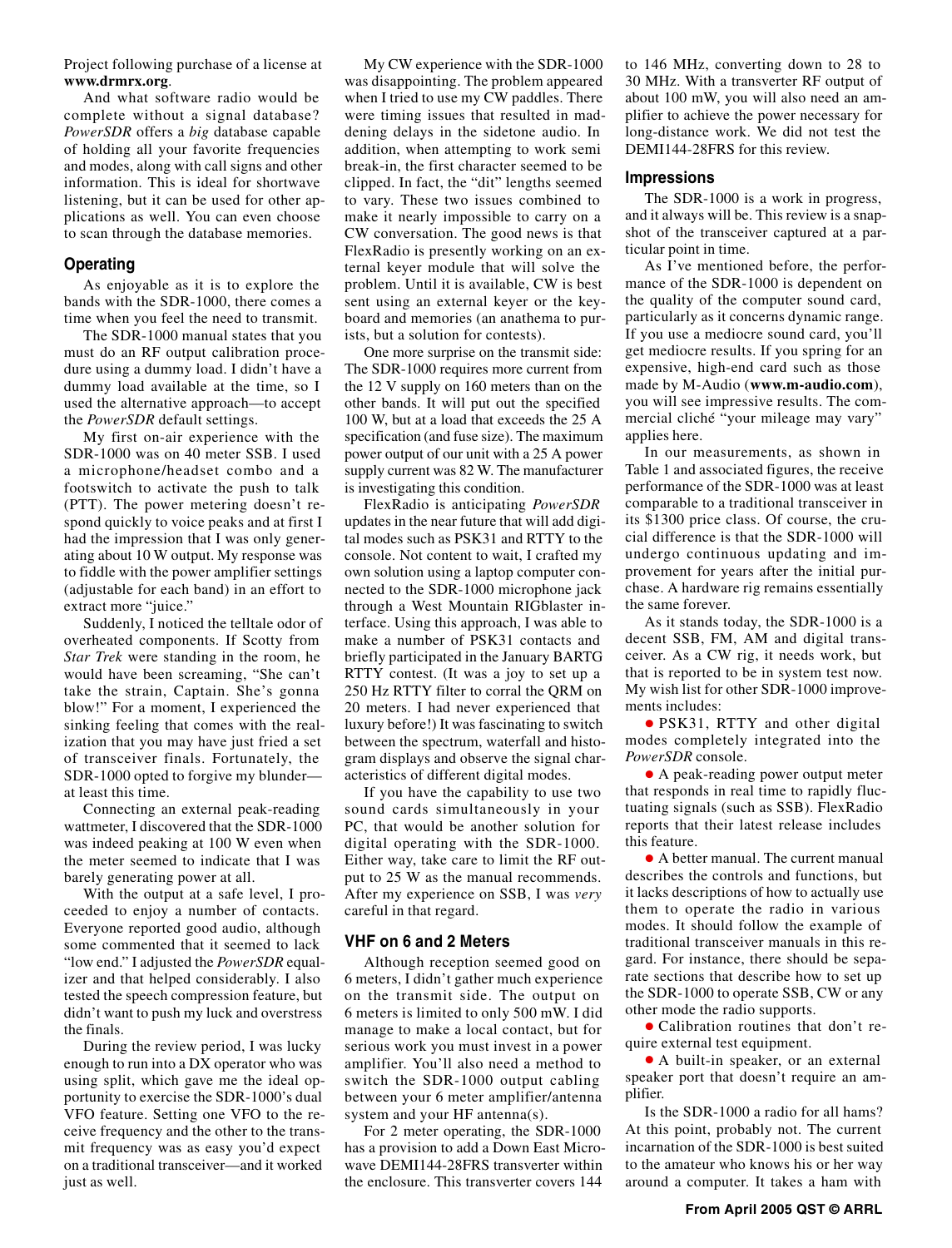<span id="page-6-0"></span>

**Figure 5—Worst-case spectral display of the SDR-1000 transmitter during two-tone intermodulation distortion (IMD) testing on HF. The worst-case HF third-order product is approximately 29 dB below PEP output, and the worst-case fifthorder is approximately 38 dB down. The transmitter was being operated at 100 W output at 28.35 MHz.**

intermediate or advanced computer skills to get the most out of an SDR-1000 with the least amount of frustration.

But this is just the first step into a new era. As the SDR-1000 evolves, new versions are likely to emerge that will be "friendlier" and well within the understanding of any amateur. The manufacturer reports that they plan to offer a turnkey sound-card and radio solution in-



**Figure 6—CW keying waveform for the SDR-1000 showing the first two dits in full break-in (QSK) mode using external keying. Equivalent keying speed is 15 WPM (limited by PC buffer size). The upper trace is the actual key closure (first closure starting at left edge of figure); the lower trace is the RF envelope. Horizontal divisions are 40 ms. The transceiver was being operated at 100 W output on 14.02 MHz. A PC faster than our 866 MHz unit will support faster keying.**

cluding a CD with drivers and calibration routines by the time you read this. If so, that will be a real plus. With the collective intelligence of the global Amateur Radio community at work, the potential of the SDR-1000 is almost limitless.

*Manufacturer:* FlexRadio Systems, 8900 Marybank Dr, Austin, TX 78750; tel 512-250-8595; e-mail **sales@flexradio.com**; **www.flex-radio.com**. Model

( $-73$  dBm for 50  $\Omega$  inputs) is equal to S9, with every lower S unit decreasing the

Virtually none of the S-meters found on commercial amateur equipment follow this "quasi-standard." In fact, a lot of knowledgeable folk call these devices "guess-meters" instead. As explained in great detail by the late Doug DeMaw,



**Figure 7—Worst-case tested HF spectral display of the SDR-1000 transmitter output during composite-noise testing at 14.02 MHz. Power output is 100 W. The carrier, off the left edge of the plot, is not shown. This plot shows composite transmitted noise 2 to 22 kHz from the carrier. Note the spurs that are above the level of the noise output—but within regulations. Their position is frequency dependent.**

SDR-ASM/TRA (fully assembled transceiver with 100 W amplifier and RF expansion board): \$1325; SDR-ASM/TR (fully assembled transceiver with 1 W output and RF expansion board): \$875; SDR-PKG/TRA (partially assembled transceiver with 100 W amplifier and RF expansion board [enclosure is a kit]): \$799; SDR-1000/TR (1 W board set only—no enclosure): \$648.

# Elecraft XG1 Receiver Test Oscillator

level by 6 dB.

#### *Michael Tracy, KC1SX ARRL Test Engineer*

S-meters—the majority of radios have them, but like snowflakes, no two are exactly alike. Most amateurs realize this on some level, but there isn't much awareness of exactly how much variation there is between the meters of two different radios, or even on the same radio when used on different bands. Worse, there seems to be a lot of complacency in the practice of using these meters to provide the strength indication of RST reports (and that is aside from the infamous, "You are 59 here OM, could you please repeat your name and QTH?").

### **So What Should They Read?**

While there has never been an official standard for S-meters, Collins adopted an internal standard that has become widely accepted among the amateur community (it was also adopted as an IARU Region 1 recommendation for HF use in 1990). According to this standard, a level of 50  $\mu$ V

W1FB, in 1977,<sup>1</sup> S-meters are typically controlled by a receiver's AGC voltage,

which can vary from band to band and with changes in preamp or attenuator settings. For a sampling of S9 levels from *QST* Product Reviews, see Table 2. In addition to the variation at S9, there is quite

## **Bottom Line**

Priced considerably less than a typical wattmeter, this is one station accessory that really adds value to your shack.

a bit of variation in the level change per S-unit. Some rigs are around 4 dB per increment, some are less (as low as 2 dB per) and still others are more. Two samples are shown in Table 3. What's more, the level change is typically not consistent on the very same radio; the increase required to go from S1 to S2 can be very different from S4 to S5 and different again at S8 to S9, as shown. Quite a mess!

#### **What's a Ham To Do—Elecraft to the Rescue**

So what's an operator to do to make the S-meter useful? Part of the problem has been a lack of accurate level signal sources at reasonable cost. Certainly a lab-grade signal generator would do nicely, but its cost can easily exceed that of the transceiver being measured! Enter the Elecraft XG1. The XG1 is a crystal oscillator with accurate output levels at 50  $\mu$ V and 1  $\mu$ V at 7.040 MHz. The output on the oscillator's harmonics is not as precise, nor as high, as would be expected, but none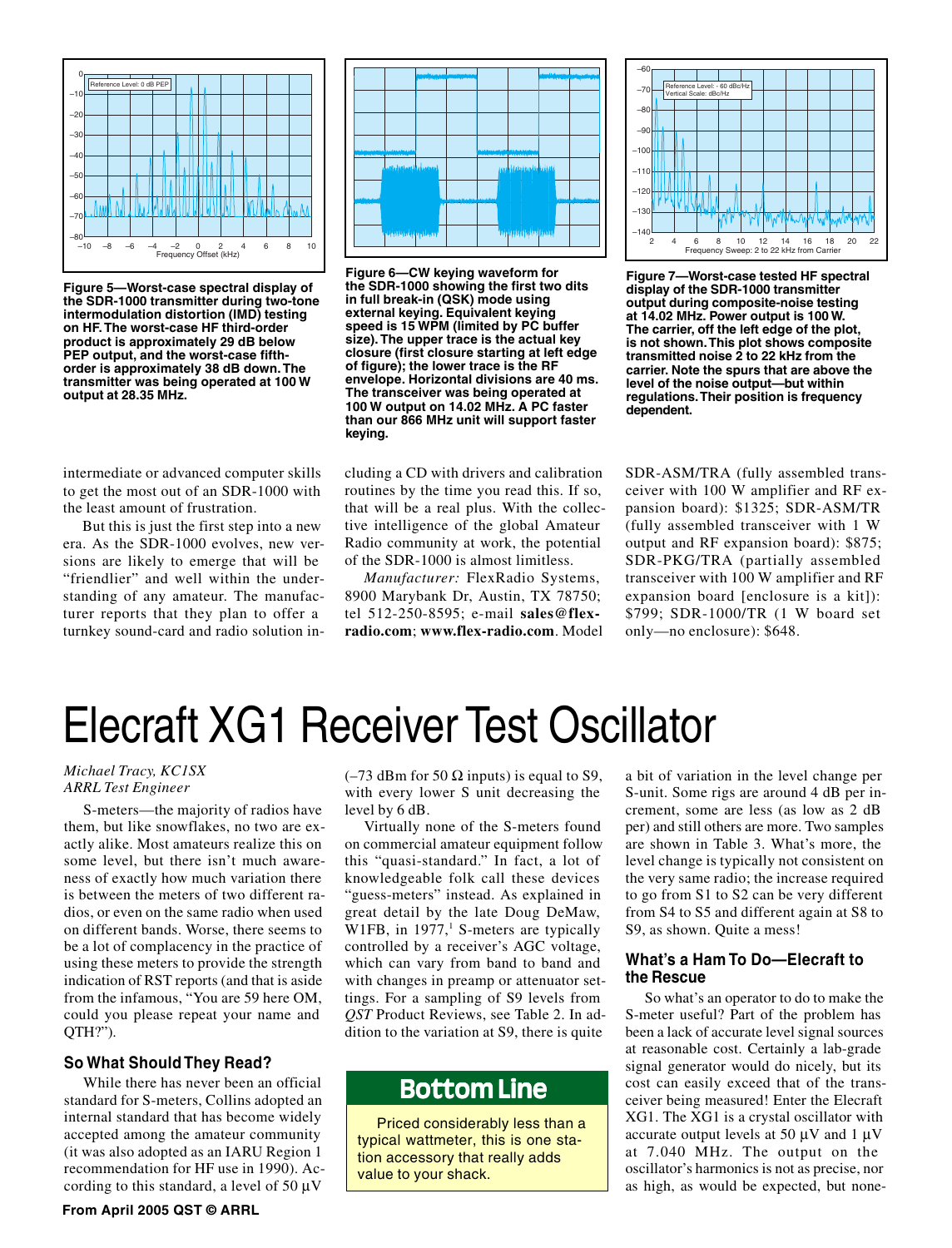theless provides some useful functionality there as well, as we'll discuss.

When coupled with a step attenuator with a 1 dB step size, the XG1 can provide a full characterization of the S-meter levels below S9. For those who don't have an attenuator, several companies offer commercial units, at least one company offers a kit, and they are fairly easy to design<sup>2</sup> and build.<sup>3,4,5</sup>

The XG1 is meant to be simple and inexpensive. Everything is mounted on a 1.5×3.5 inch double-sided circuit board and no enclosure is provided nor needed. Stick-on mounting feet are included to keep it up off the workbench, but if you have a cluttered bench, you may want to consider keeping it in a plastic container when you aren't using it to prevent accidentally shorting out the battery. Speaking of the battery, it is a fairly large, but very common, button cell type. The XG1 has a low current drain, so it will last quite a long time—80 operating hours according to the manual. I once accidentally left it on for a whole day, and the output remained unchanged when I finally discovered my faux pas and tested it. The RF connector is a BNC type, so an adapter is required to connect it to the SO-239 UHF connector found on most transceivers. As



small and light as it is, you can dispense with coax jumpers and attach it directly to the rig if there's room.

The unit I tested was built by Joel Hallas, W1ZR, *QST*'s Product Review Editor. Joel reported that the assembly instructions were clear, all parts were there, the assembly was straightforward

| Table 2              |                   |                                                        |  |  |  |  |  |
|----------------------|-------------------|--------------------------------------------------------|--|--|--|--|--|
|                      |                   | <b>S-meter Signal Levels for S9 Reading, 20 Meters</b> |  |  |  |  |  |
| <b>Radio Model</b>   | <b>Preamp Off</b> | Preamp On                                              |  |  |  |  |  |
| <b>ICOM IC-7800</b>  | $58 \mu V$        | $7.2 \mu V$                                            |  |  |  |  |  |
| Kenwood TS-480SAT    | $87 \mu V$        | $18 \mu V$                                             |  |  |  |  |  |
| <b>Ten-Tec Orion</b> | $135 \mu V$       | $33 \mu V$                                             |  |  |  |  |  |
| Yaesu FT-857         | 17uV              | 6.6 <sub>µ</sub> V                                     |  |  |  |  |  |
|                      |                   |                                                        |  |  |  |  |  |

### **Table 3 Difference Between S-meter Readings on Two Amateur Transceivers**

|                |           | Radio 1           | Radio 2    |                   |
|----------------|-----------|-------------------|------------|-------------------|
| S Value        | Level     | <b>Difference</b> | Level      | <b>Difference</b> |
| S <sub>1</sub> | $-89$ dBm | 2 dB              | not taken  |                   |
| S <sub>2</sub> | $-87$ dBm | 2dB               | $-114$ dBm | 11 $dB$           |
| S <sub>3</sub> | $-85$ dBm | 3dB               | $-103$ dBm | 9dB               |
| S <sub>4</sub> | $-82$ dBm | 2dB               | $-94$ dBm  | 5dB               |
| S <sub>5</sub> | $-80$ dBm | 2dB               | $-89$ dBm  | 5dB               |
| S <sub>6</sub> | $-78$ dBm | 3 <sub>dB</sub>   | $-84$ dBm  | 5dB               |
| S7             | $-75$ dBm | 3 <sub>dB</sub>   | $-79$ dBm  | 4 dB              |
| S <sub>8</sub> | $-72$ dBm | 3 <sub>dB</sub>   | $-75$ dBm  | 4 dB              |
| S <sub>9</sub> | $-69$ dBm |                   | $-71$ dBm  |                   |

### **Table 4 Elecraft XG1**

Manufacturer's Specifications Measured in the ARRL Lab RF output level: 1  $\mu$ V and 50  $\mu$ V As specified (±1 dB).<br>Frequency: 7.040 MHz, ±100 Hz As specified. Frequency:  $7.040$  MHz,  $±100$  Hz Current consumption: 2.5 mA typical. Size (WxD):  $1.5" \times 3.5."$ 

and it was completed in about an hour. It even worked the first time!

A green LED lets you know the XG1 is on, a yellow LED warns of a low battery and a red LED warns of accidental application of transmit power of 100 mW or more. As explained in the manual, damage will occur at significantly higher levels, but don't leave it connected to your transceiver when you're done testing, and wonder why your SWR is so high the next day!

In addition to providing a "sanity check" for your S-meter on 40 meters, the XG1's 1 µV output level can be used to evaluate receiver sensitivity, so you can make sure your rig is still up to snuff as it gets older. The  $1 \mu V$  level can also help determine the rest of the S-meter scale, since it should read 2 dB above S3, call it S3.3, by the Collins standard. You can also use it to check for problems after the inevitable visit by infamous Murphy or for those times when you wonder whether the bands are really that dead or you had a lightning strike while you were sleeping. It also makes an ideal carry-along for checking out rigs at hamfests (provided the rig has power, of course), or for helping check out rigs for friends. The unit is remarkably accurate considering its price and the person who assembled it! See Table 4 for the details.

The output on the harmonic frequencies of 14.08, 21.12 and 28.16 MHz ranges from 7 to 24 dB down from the fundamental, and these levels will vary somewhat the manual says  $\pm 3$  dB, but when the  $50 \mu V$  setting is used, the level of the harmonics is still useful for checking approximate S-meter response on these other bands. Additionally, the fundamental crystal can be changed to another HF frequency if desired (note that using a crystal socket is not recommended). Some folks may find it helpful to have several XG1s around the shack with crystals for their preferred bands of operation. Output level accuracy is only guaranteed on the original 40 meter frequency, however.

*Manufacturer*: Elecraft, PO Box 69, Aptos, CA 95001-0069; tel 831-662-8345; fax 831-662-0830; **www.elecraft.com**. Price: \$39.

#### **Notes**

- <sup>1</sup>D. DeMaw, W1FB, "What Does My S-Meter<br>Tell Me?" QST, Jun 1977, pp 33-36.
- <sup>2</sup>H. Silver, NØAX, "Hands-On Radio, Experiment #13—Attenuators," QST, Feb 2004, pp 69-70.
- <sup>3</sup>P. Pagel, N1FB, B. Shriner, WAØUZO, "A Step Attenuator You Can Build," QST, Sep 1982, pp 11-13,
- <sup>4</sup>D. Bramwell, K7OWJ, "An RF Step Attenuator," QST, Jun 1995, pp 33-35.
- <sup>5</sup>P. Ostapchuk, N9SFX, "A Rugged, Compact Attenuator," QST, May 1998, pp 41-44. 051-